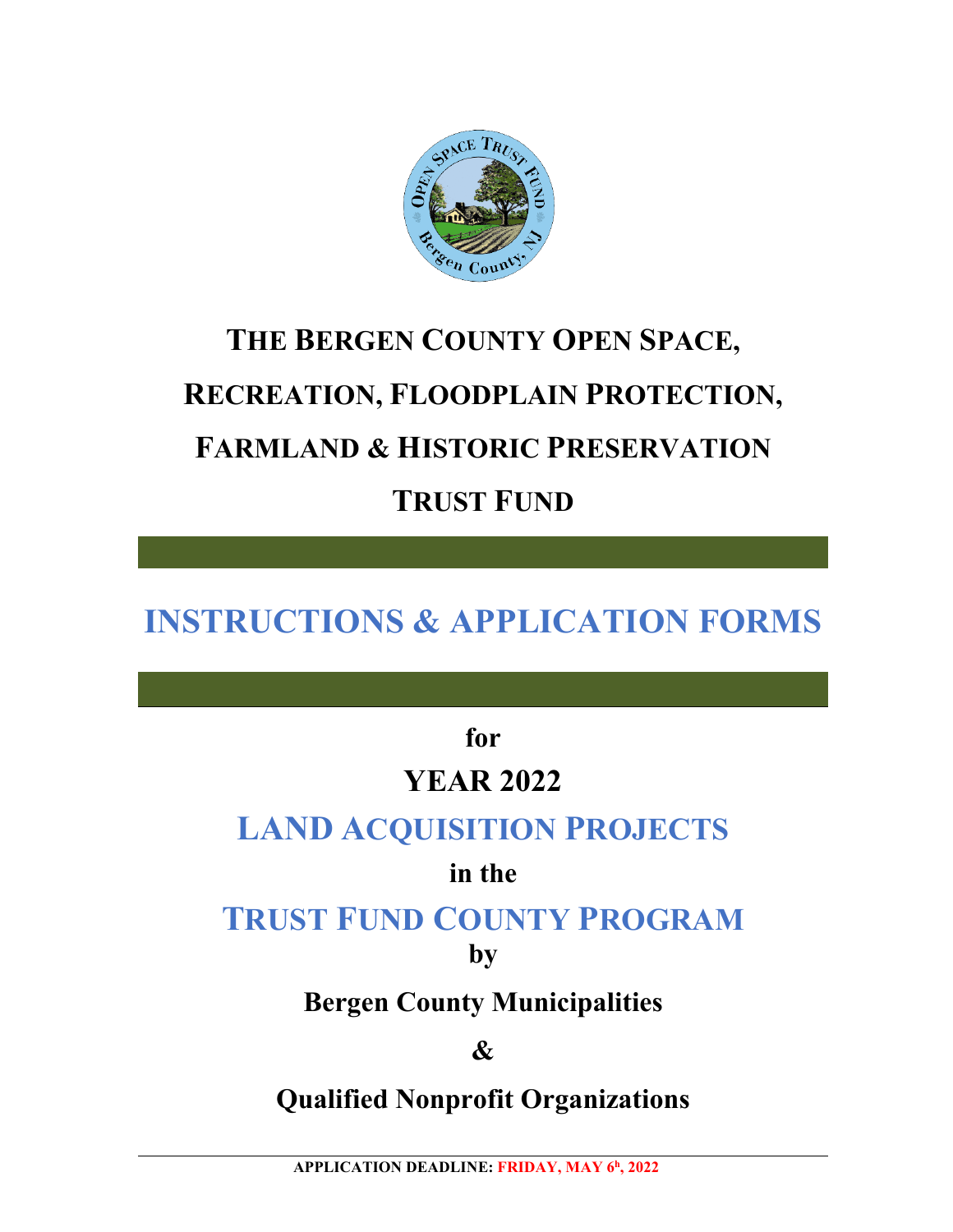Thank you for your interest in an a land acquisition application to the County of Bergen's Open Space, Recreation, Floodplain Protection, Farmland & Historic Preservation Trust Fund Program for the year 2022 funding round.

Enclosed please find the application form and instructions for **LAND ACQUISITION PROJECTS** to be submitted by a Bergen County municipality or qualified nonprofit organization to the Trust Fund County Program 2022 funding round. **This is not the application for floodplain protection projects.**

#### **NEW ITEMS:**

- Prior to submitting an application, applicants must now file a **Declaration of Intent to Apply** form no later than **Friday, April 8th, 2022**. A copy of this form is located on the Trust Fund website. If you have not, please contact Kenneth Aloisio, at (201) 336-6454.
- To be consistent with NJ Green Acres appraisal requirements, for a parcel with an estimated land value of less than \$250,000, an applicant shall obtain at least one professionally and independently prepared appraisal. For a parcel with an estimated land value of \$250,000 or more, an applicant shall obtain two (2) professional and independently prepared appraisals.
- In addition to the legal advertisement, a display advertisement must be published at least ten (10) days prior to the meeting and specify a public hearing on the Trust Fund application. The size of the display ad is at the discretion of applicant. However, it should not be smaller than "business card size" (approximately 3.22 inches wide by 2.36 inches high). The text for the legal advertisement and display advertisement should be identical.
- The application and all required attachments shall be submitted as electronic files (PDF) as email attachments, or if above 50 MB, on a mailed or delivered external USB Drive OR via a cloud storage/file sharing service. Paper copies of applications are no longer accepted.

The deadline to submit completed applications and required attachments is **FRIDAY, MAY 6th, 2022.**

The Division of Land Management and the Trust Fund Public Advisory Committee will begin its reviews and conduct site visits. It is anticipated that final funding approval via resolution by the Board of County Commissioner will occur in November 2022.

Please call your attention to some of the information being requested. For instance:

- The proposed land acquisition should be consistent with local, county, and state open space preservation or recreation plans.
- At least one (1) appraisal report is required as part of the application process. The County of Bergen does not provide 100% of the acquisition cost of the open space property. The County limits its Trust Fund award grant to not exceed (i) an appraised value or values, (ii) the Green Acres' Certified Market Value, and/or, the purchase price should it be the lower of (i) and/or (ii). See "Section 9: Trust Fund Award Limit" in *The Open Space Partnership of Bergen County: County Program Policy and Procedures Manual*, which can be found on the Trust Fund's website.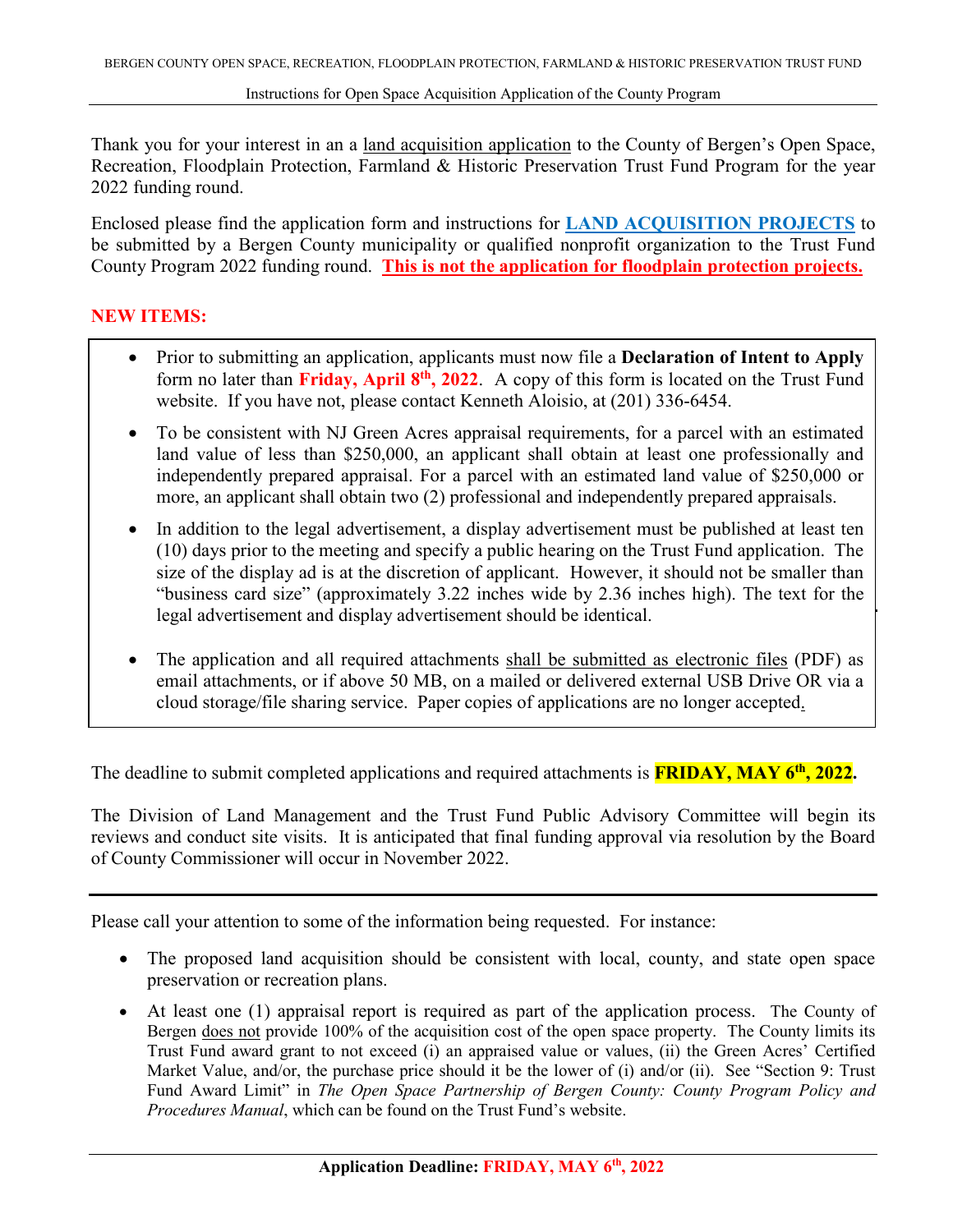- The applicant will need to document its compliance with state Council on Affordable Housing (COAH) plans with respect to the subject acquisition property.
- The applicant will need to document whether historic structures, features, or other elements are present on or adjacent to the project site.
- Current color site photographs in a media/electronic copy (in PDF format) of the subject property are to be included. Photographs in electronic file format can be submitted via e-mail.
- Project map of the subject property is to include location and explanation of all known environmental hazards and location of any structures, natural resources, and cultural, historic and environmental characteristics.

All land acquisition applicants will be required to provide any additional material deemed necessary.

#### **APPLICATION INSTRUCTIONS**

#### **Application Format**

Label all attachments with the name of the project and the name of the applicant. All pages of the application shall be numbered and all attachments and other supporting documentation shall be labeled and lettered or number sequentially. All letters, endorsements and other materials sent separately from the application will not be considered in the review, unless specifically requested by the Trust Fund.

The following guidance is provided to assist you in the completion of your application.

- **Project Title**
- **Applicant** Provide the name, title, address, telephone and Fax numbers and e-mail address of the local government submitting the application.
- **Type of Application –** Indicate whether the acquisition is in fee simple or only an easement. Will it be for active or passive recreation or a combination? Have you previously submitted this application to the Trust Fund and, if so, then when and what is its status?
- **Project Location, Size, and Current Ownership** Indicate the project's street address, tax block(s) and lot(s), municipality, the total area in acres and the acres to be acquired if different, and the existing use(s) of the site. Provide the current property owner(s) name(s) and mailing address(es). Indicate if the owner(s) know you are interested in acquiring the property and whether the property is owned by a developer or in an estate. Complete the Property Owner Consent Form.
- **Development Status on the Site** Indicate the current zoning designation of the site and describe its uses. Do not provide copies of the local zoning code. Indicate the level of any development activity and if plans have been filed with the municipality and/or the County. Indicate the dates of any filed plans.
- **Structures** Are there any existing structures on the property? Are there any **historic** or **potentially historic** structures on or adjacent to the property? List them. You must contact Bergen County's Division of Cultural & Historic Affairs at 201-336-7274 to review historic structures with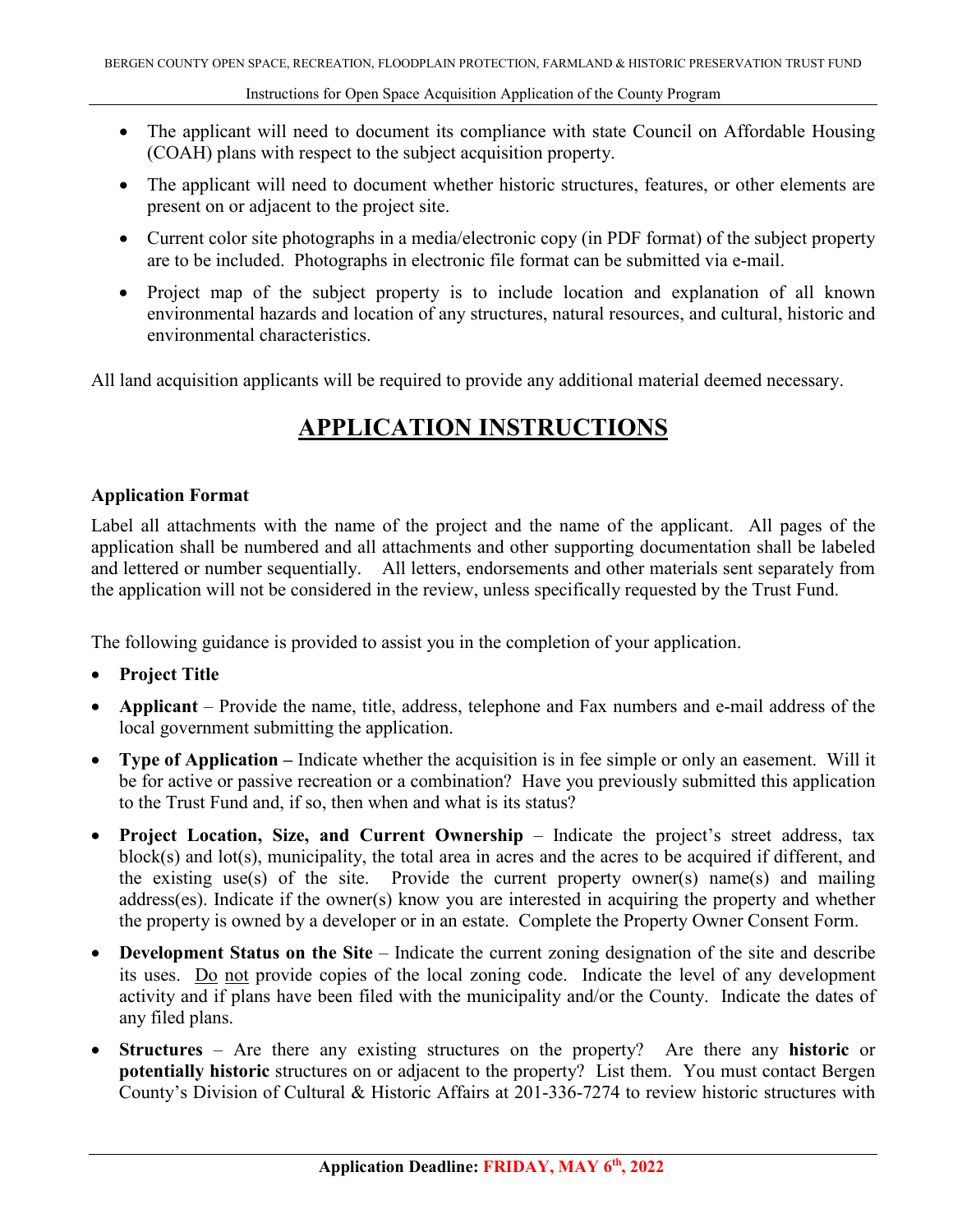them. On the application, you will need to indicate the date and results of contacting the Bergen County Division of Cultural & Historic Affairs. Attach relevant documentation/communications.

- **Encroachments** Are there encroachments from neighboring property owners on the subject site? If so, then identify them and locate them on the property site map.
- **Infrastructure** What infrastructure exists to service the site?
- **Consistency with Other Plans** Please indicate whether the proposed land acquisition property is consistent with all municipal plans, including COAH, County Open Space Plan, and the State Development & Redevelopment Plan. If the municipality does NOT have appropriate COAH certification, then explain the status of its affordable housing compliance in relation to the subject property.
- **Initial Project Finance Sheet** State the amount of funding being requested in this application from the Bergen County Trust Fund for only the proposed land acquisition cost. Include supplemental funding and amounts and whether these amounts exist or are pending. State the estimated total cost of the land DO NOT INCLUDE ANY "SOFT" COSTS, i.e., appraisals, survey, legal, environmental, grants-writing fees, etc. **Bergen County does NOT provide Trust Fund awards totaling 100% of the land acquisition cost.**
- **Appraisal Questionnaire –** Complete the application pages. Provide a copy of the application and its Appraisal Questionnaire to your appraiser(s). To be consistent with NJ Green Acres appraisal requirements, for a parcel with an estimated land value of less than \$250,000, an applicant shall obtain at least one professionally and independently prepared appraisal. For a parcel with an estimated land value of \$250,000 or more, an applicant shall obtain two professionally and independently prepared appraisals. See Trust Fund Open Space Policy & Procedures Manual adopted by County Commissioner Resolution No. 558 on April 15<sup>th</sup>, 2009. Appraisals must be conducted in accordance with the Bergen County Division of Land Management Scope of Work for Appraisal Services. Documents can be found at the Trust Fund website. Appraisal report(s) must be submitted to the Division of Land Management by 4:30 p.m. on Monday, June 10<sup>th</sup>, 2022. (This deadline is **NOT** the same as the application deadline.)
- **As of Appraisal Valuation Date: May 6th of current year.**
- **Post Appraisal Project Finance Sheet** This form is to be submitted AFTER your appraisal has been completed by its deadline submission deadline of **Monday, June 10th, 2022**.
- **MUNICIPAL FINANCIAL DOCUMENTS** Provide annual or most recent copies of the following documents: Supplemental Debt Statement AND Capital Year Programs Forecast.
- **Environmental & Natural Resource Characteristics and Site Features** Provide the site's specific environmental information as indicated.

A source of natural resource information may be using a Natural Heritage Data search (available from the NJ Department of Environmental Protection Office of Natural Lands Management at <http://www.nj.gov/dep/parksandforests/natural/heritage/> or by calling (609) 984-1339.

From NJDEP: The Natural Heritage Database is a continuously updated inventory of rare plants and animal species and representative ecological communities in New Jersey. It is the state's most comprehensive, centralized source of information on rare plants, animals, and natural communities. The Database is a compilation of information from a broad range of sources including museum and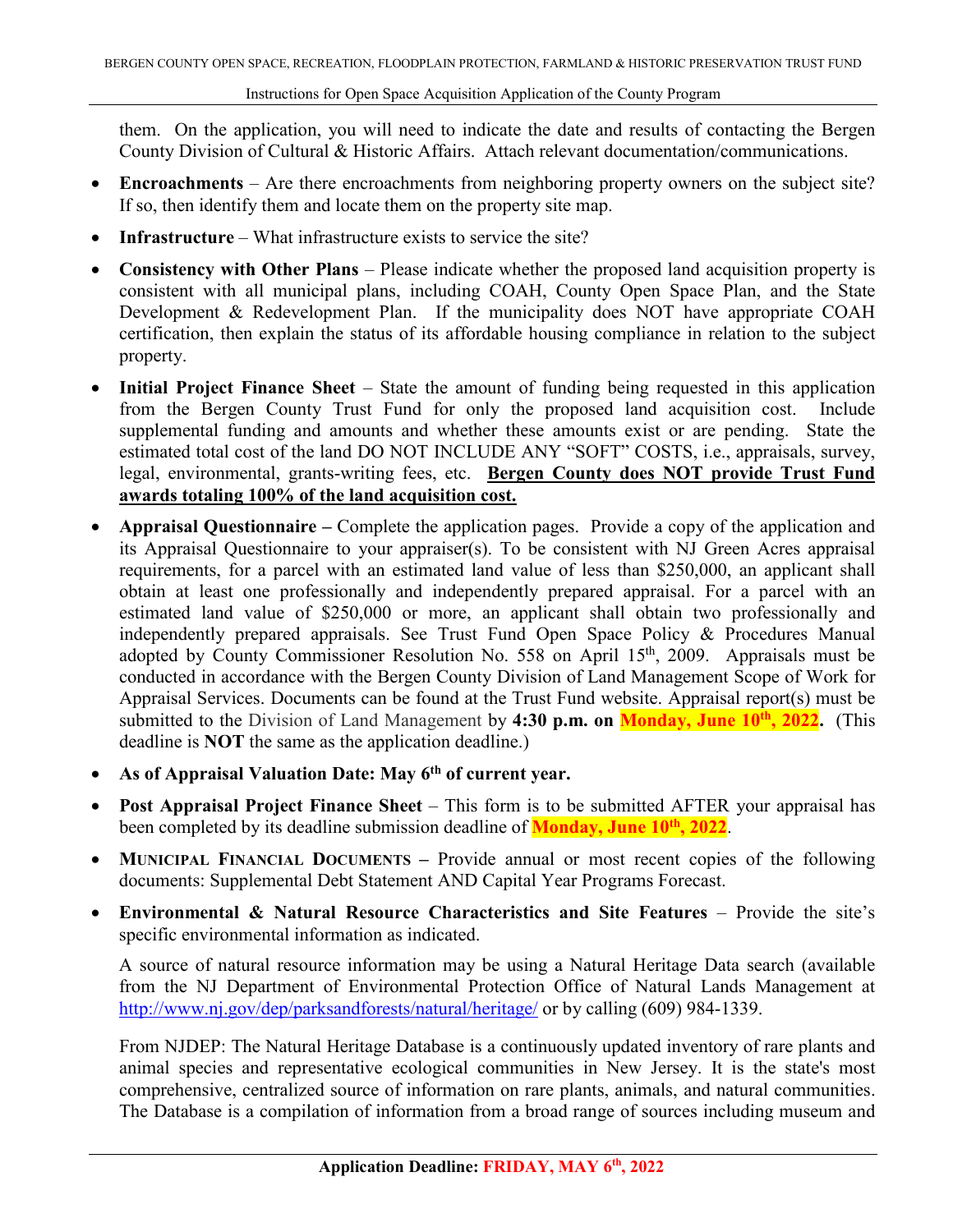herbarium collection records, publications, knowledgeable experts, and fieldwork. It contains information collected by the Office of Natural Lands Management on rare plants, animals, and ecological communities as well as data on rare animals provided by the Endangered and Nongame Species Program. The Database is continuously updated and improved as new data is obtained. Information from this database is available to assist individuals in the preservation of habitat for rare species and ecological communities.

As New Jersey continues to experience industrial and economic growth, it is imperative that we take steps to ensure that remaining areas of natural significance be preserved for their resource potential, their educational and research use, and their aesthetic and cultural values for present and future generations. As we become more aware of our dependence on our natural environment for our wellbeing and ultimate survival, we must answer one question: how can we best preserve our irreplaceable natural heritage?

The protection of New Jersey's natural heritage can be accomplished in harmony with older human concerns as long as planning accompanies growth. Information from the Database facilitates the sound evaluation of lands by ecological resources in the state and focusing on the most threatened significant natural areas.

- **Project Description and Benefits Analysis** Describe, in as much detail as possible, the exact location and size of the project, the purpose, the full scope of the project including short and longterm uses of the site, any physical linkages to other existing public open space it provides, the tasks or project phases completed or that will be completed. Explain why this project is a high priority for you. This is an opportunity for you to make a case for your project and to address special features/factors of the site, which may not be adequately conveyed elsewhere in the application.
- **Detriment Analysis Narrative** Explain in detail any views, opinions, or arguments that reflect opposition to the proposed project. These include, but may not be limited to, the following: incompatible land uses, zoning, traffic, noise, lighting, affordable housing requirements, and environmental permits. Also, discuss any possible detriments or adverse impacts resulting from the proposed project.
- **Management Plan –** State who will be responsible for the long-term maintenance of the project. This entity will be responsible for the satisfactory care, maintenance, preservation, and operation of the project. Describe, in as much detail as possible, the exact activities to be allowed on the property. Please address these items, as necessary: pedestrian access to active, passive, and sensitive or dangerous areas of the property, ADA compliancy (Americans with Disabilities Act), vehicular access and parking, signage for prohibited activities, educational and information signage, restrooms, trash management, security, lighting, etc.
- **Appropriate Endorsement and Public Hearing Comment** The applicant is required to hold a **Public Hearing** in this calendar year on its proposed project **before** it submits its application in order to gauge public support. The applicant shall publish two (2) notices of the public hearing in the official newspaper of the municipality. One public notice must publicize the public hearing in a paid display advertisement at least ten (10) days before the hearing. The size of the display advertisement is at the discretion of applicant. However, the size should not be smaller than a "business card size" (approximately 3.22 inches wide by 2.36 inches high). The second public notice is to be published in the Legal Notice section of the newspaper at least ten (10) days before the hearing. The hearing notice must specifically reference the proposed Bergen County Open Space Trust Fund application. The public hearing must be held in the evening, and may be held as part of a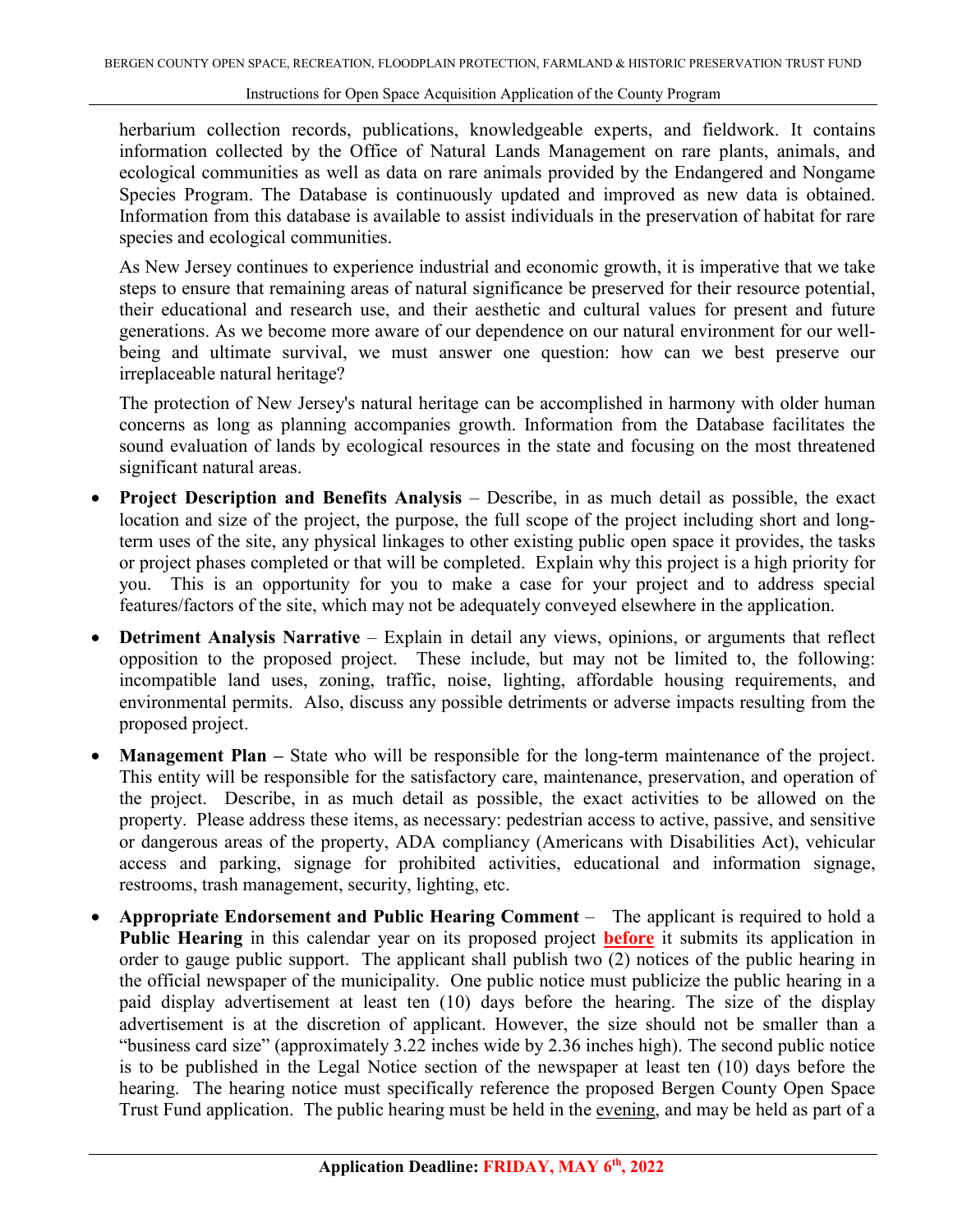regular public meeting, as long as the hearing is properly advertised. A sample Public Notice announcement is provided at the end of this application. The text for the legal advertisement and display advertisement should be identical.

- **Letters** Any letters of project endorsement from all interested parties may also be attached to the application.
- **Project Map** Attach copies of a legible maps outlining the boundaries of the proposed site which identifies landowners, adjacent land uses, existing preserved lands in the vicinity, all known easements and environmental hazards, natural resources and environmental features, and the zoning designation of the site.
- **Land Acquisition Application Checklist** Use the checklist to review all of the application's requirements.
- **Certification and Signature of Applicant** The application must be signed and properly certified.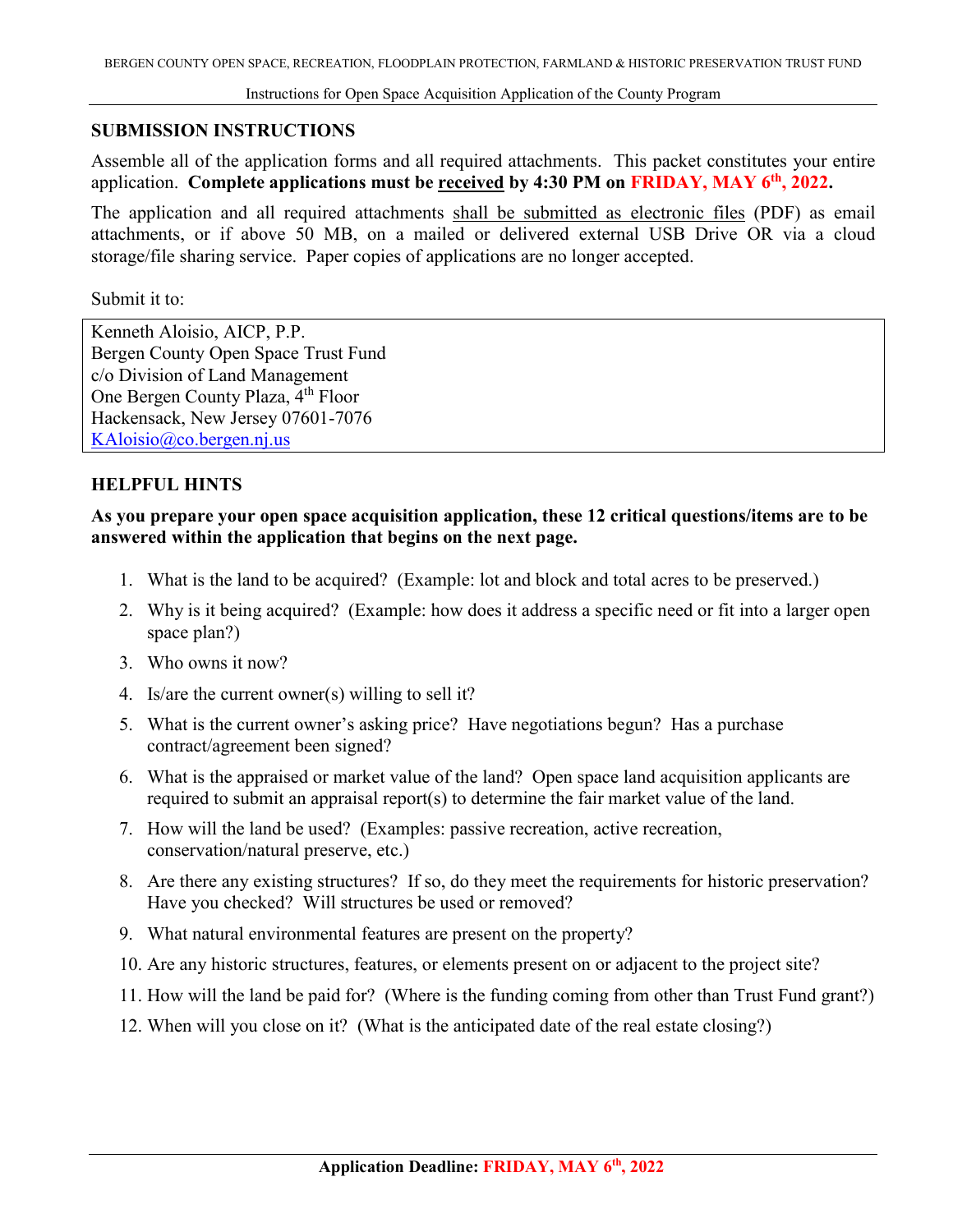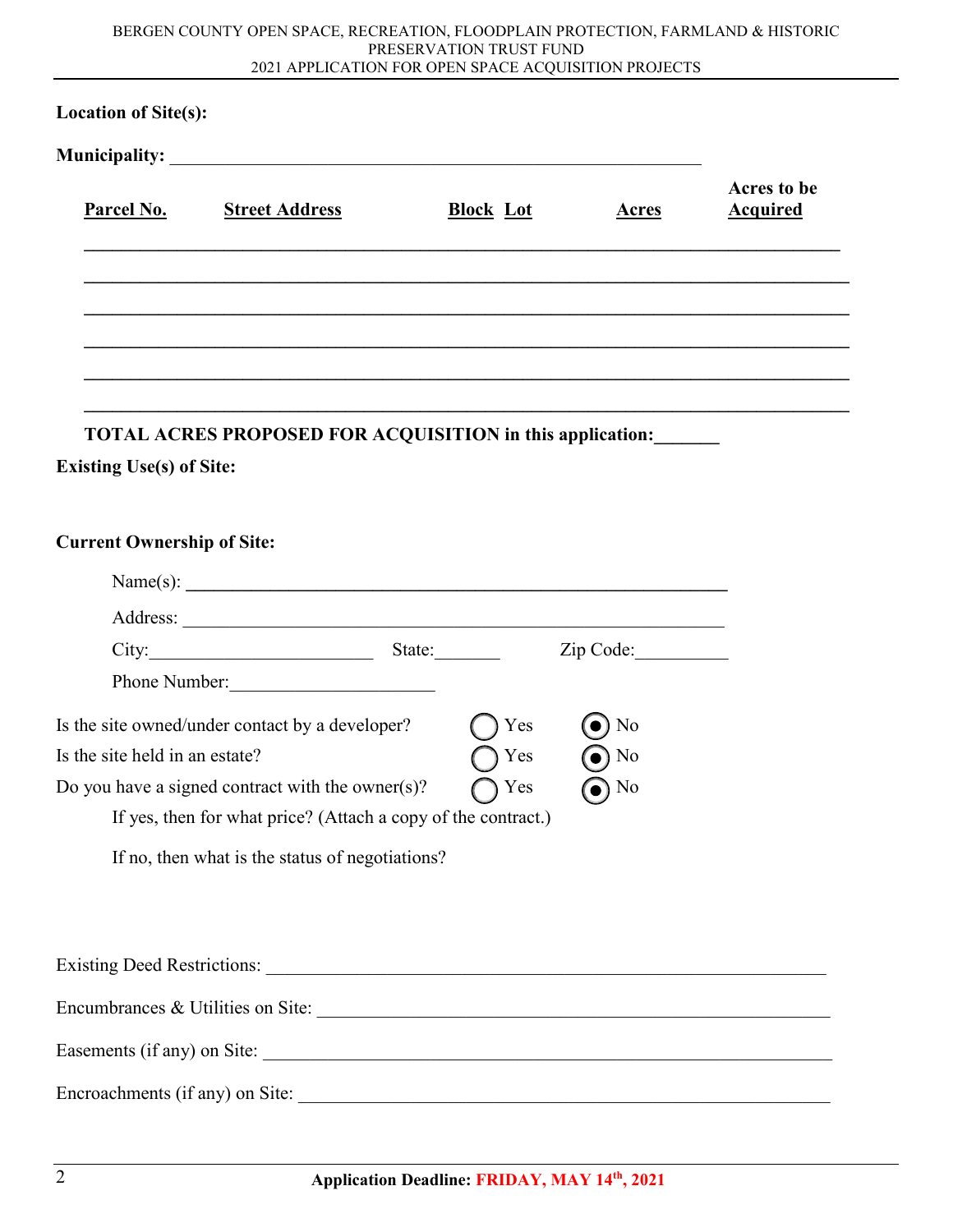

 $\overline{\phantom{0}}$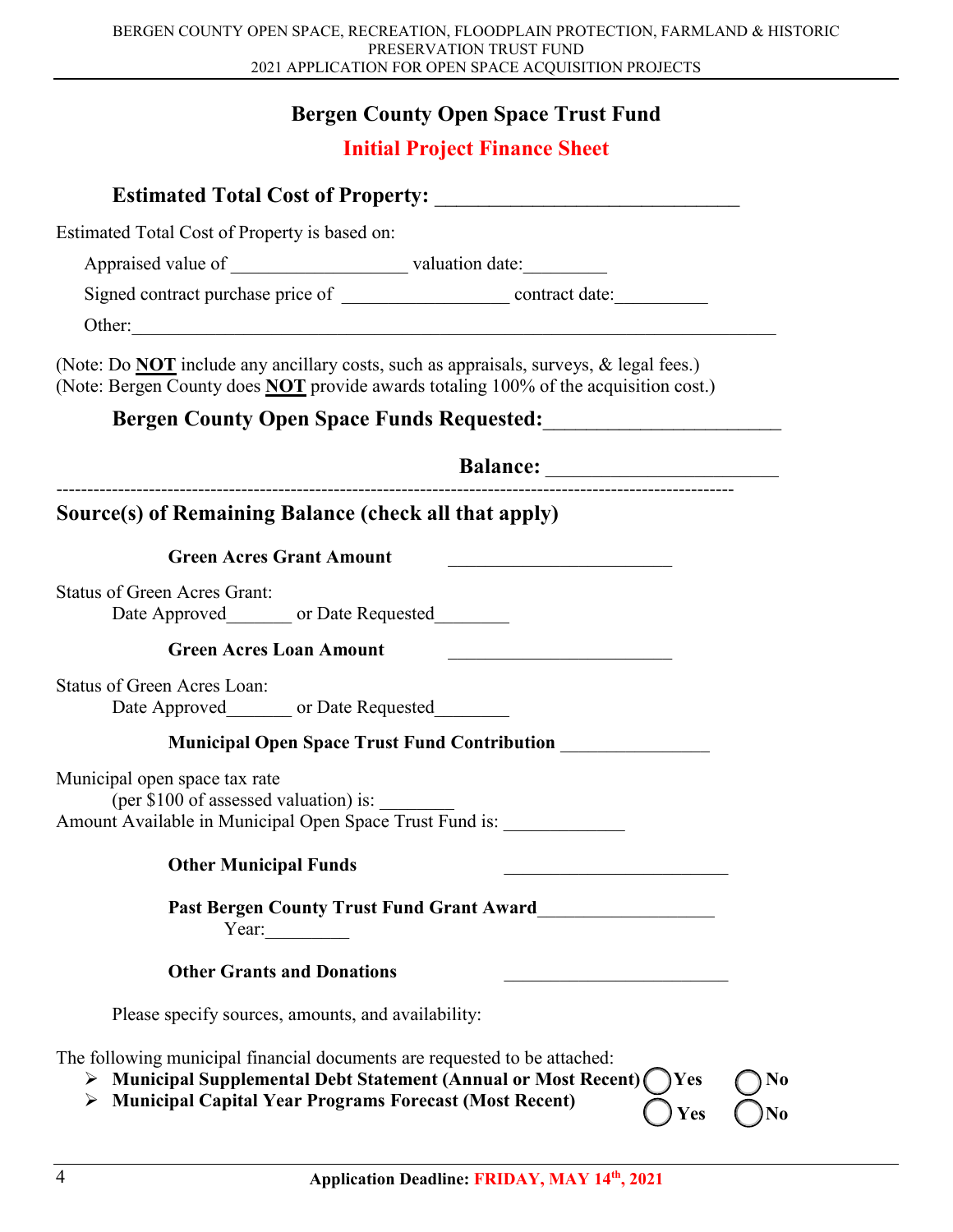#### **Appraisal Questionnaire**

#### **(To be given by Applicant to its Appraiser(s))**

In order to establish an accurate value for a parcel of land, it is important to have all pertinent information *before* it is appraised. The following questions will allow the Bergen County Trust Fund and the appraiser(s) to be hired by the applicant to have a better understanding of the project. It will streamline the appraisal process, as well as the appraisal review. This fact sheet must be submitted with your open space acquisition application. If the appraisal scenario changes from what is described below, corrected information must be submitted immediately to Bergen County's Division of Land Management.

1. Please describe the physical characteristics of the property, including legal access to it and any special features.

2. Present use of the property:

| 3. Are there any existing easements or rights-of-way on the property? $\bigcap$ Yes $\bigcap$ No  |                            | Describe: |
|---------------------------------------------------------------------------------------------------|----------------------------|-----------|
| 4. Are there any leases or rentals on or of the property?                                         | $\bigcap$ Yes $\bigcap$ No | Describe: |
| 5. Are there any wetlands, streams, ponds or Category 1 Streams on the site?<br>Stream Name:      | $\bigcap$ Yes              | No        |
| If it includes wetlands, do you have a Letter of Interpretation for the property?<br>Attach copy. | Yes                        | No        |

Note: Stream classifications are listed in the Surface Water Quality Standards (SWQS) at N.J.A.C. 7:9B-1.15 (found at *[www.state.nj.us/dep/rules/\)](http://www.state.nj.us/dep/rules/)*. The NJDEP's interactive mapping tool (accessible through *www.nj.gov/dep/gis/*) is also helpful in identifying stream classifications. Directions on how to use the interactive mapping tool can be found at: *[http://www.nj.gov/dep/wms/bears/gis\\_coverages.htm](http://www.nj.gov/dep/wms/bears/gis_coverages.htm)*.

6. What is the zoning and permitted uses for the property?

- 7. Utilities: Are public water and/or sewer available?  $\bigcap$  Yes  $\bigcap$  No Describe:
- 8. For properties in the Highlands Region, identify Area located: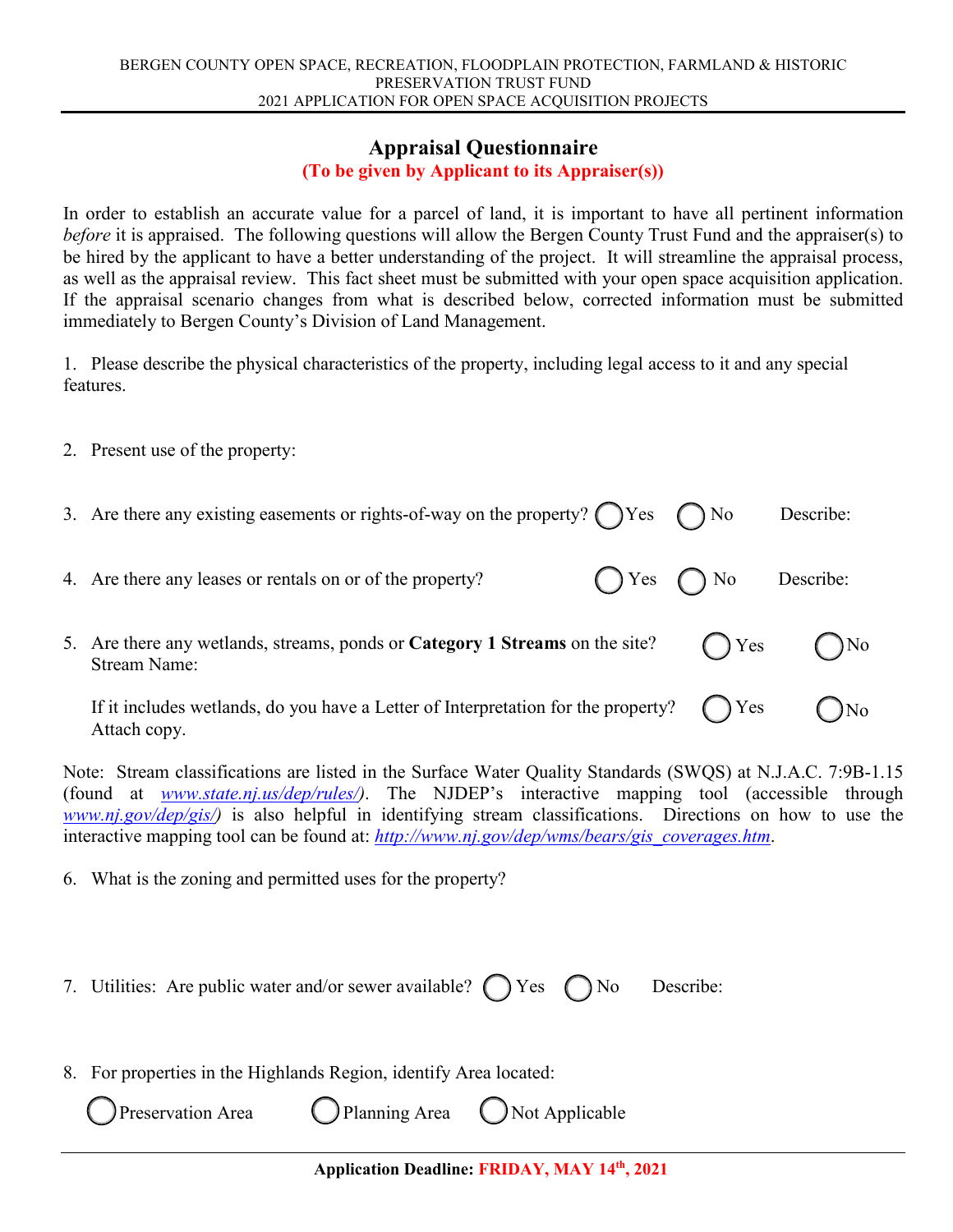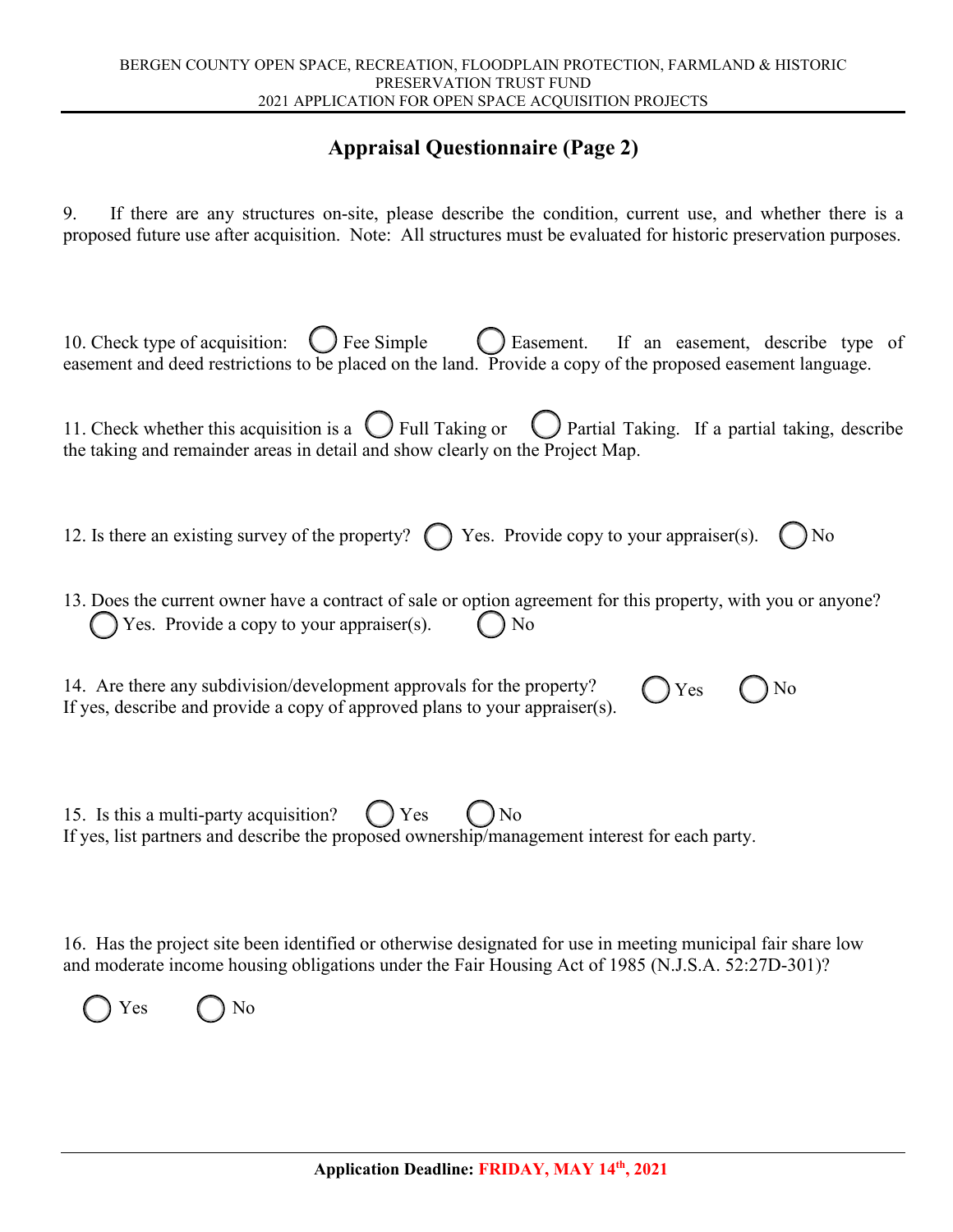#### \* **Submit this form with each Appraisal \***

#### **Post Appraisal - Project Finance Sheet - Due Friday, June 10th, 2022**

| Applicant (Municipality or Charitable<br>Conservancy: example and conservancy conservancy of the conservancy of the conservancy of the conservance of the conservation of the conservation of the conservation of the conservation of the conservation of the conservat |           |    |  |
|-------------------------------------------------------------------------------------------------------------------------------------------------------------------------------------------------------------------------------------------------------------------------|-----------|----|--|
| Municipal Location of Property<br>Acquisition:                                                                                                                                                                                                                          |           |    |  |
| Name of Appraiser: Manual Appraisal Valuation as of May 14th of current year                                                                                                                                                                                            |           |    |  |
| Appraiser Provided Copy of Trust Fund Application and/or Appraisal Questionnaire Forms: ( )Yes                                                                                                                                                                          |           | No |  |
| To be completed at the time of the appraisal submission:                                                                                                                                                                                                                |           |    |  |
| Anticipated Total Acquisition Cost of Subject Property:                                                                                                                                                                                                                 |           |    |  |
| (Note: Do <b>NOT</b> include any ancillary costs, such as appraisals, surveys, & legal fees.)                                                                                                                                                                           |           |    |  |
| $\bigcirc$ appraised value or $\bigcirc$ contract amount<br>Total cost is based on:                                                                                                                                                                                     |           |    |  |
| (Note: Bergen County does <b>NOT</b> provide awards totaling 100% of the acquisition cost.)                                                                                                                                                                             |           |    |  |
| <b>Amount of Bergen County Open Space Funds Requested:</b> Amount of Bergen County Open Space Funds Requested:                                                                                                                                                          |           |    |  |
| <b>Remaining Balance Needed to Complete Acquisition:</b>                                                                                                                                                                                                                |           |    |  |
| Source(s) of Remaining Balance (check all that apply)                                                                                                                                                                                                                   |           |    |  |
| <b>Green Acres Funds:</b>                                                                                                                                                                                                                                               |           |    |  |
| Amounts of Green Acres Funds Available or Requested                                                                                                                                                                                                                     |           |    |  |
| <b>Municipality has Its Own Open Space Trust Fund:</b>                                                                                                                                                                                                                  | Yes<br>No |    |  |
| Municipal Open Space Trust Fund Contribution:                                                                                                                                                                                                                           |           |    |  |
| Other Municipal Funds: National Contract of the Contract of the Contract of the Contract of the Contract of the                                                                                                                                                         |           |    |  |
| Past Bergen County Trust Fund Grant Award:                                                                                                                                                                                                                              |           |    |  |
| Other Available Sources & Amounts of Grants and Donations:                                                                                                                                                                                                              |           |    |  |
| I certify that this information reflects the accurate financing of the project.                                                                                                                                                                                         |           |    |  |
|                                                                                                                                                                                                                                                                         | Date:     |    |  |

Mayor or Non-Profit Trustee Director

Project Title: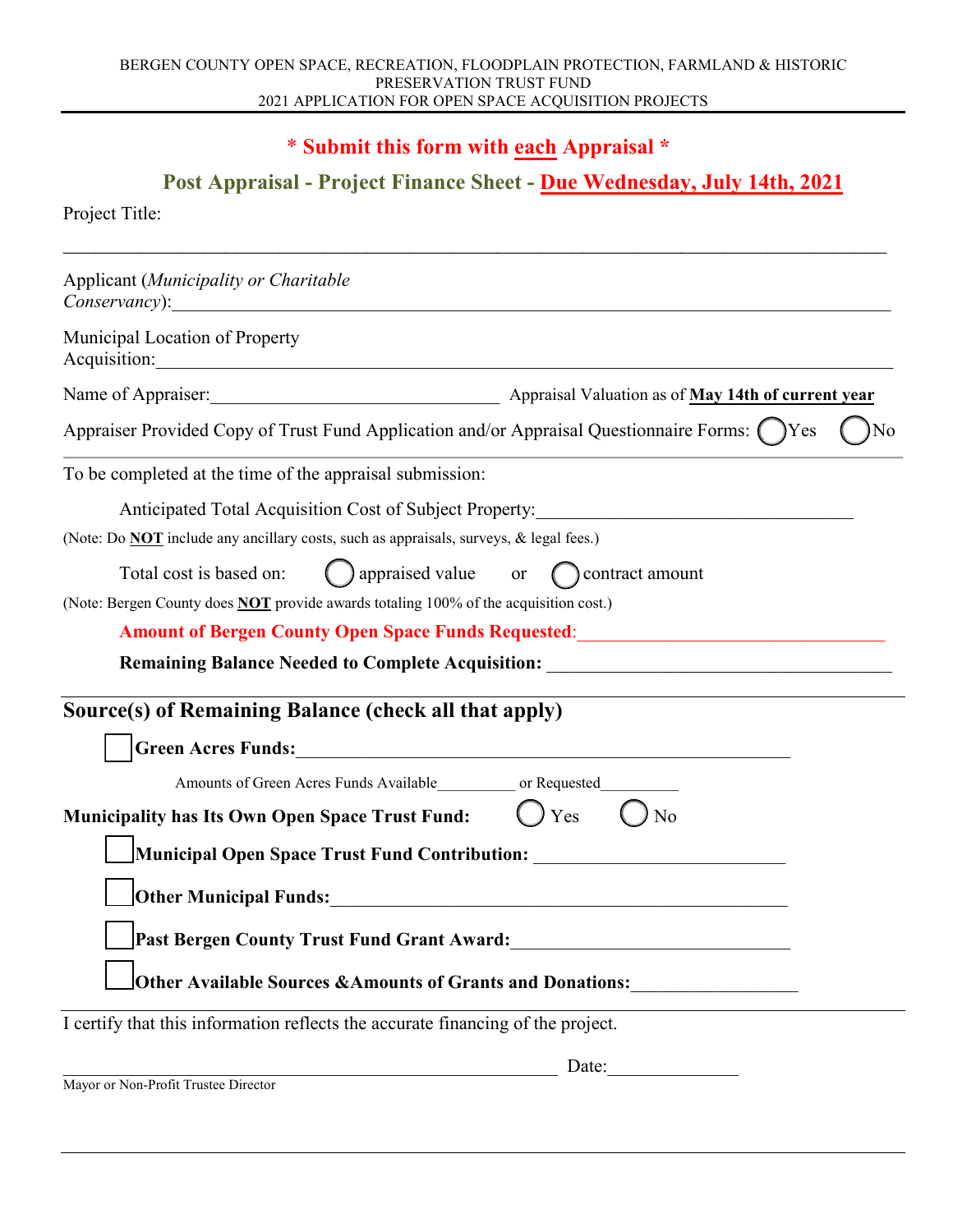#### **Environmental & Natural Resource Characteristics and Site Features**

This site contains the following natural resource, environmental, and/or special site features: *(Check all appropriate boxes.)* 

|                               | Flood plains                                 | Percentage of Site: |  |
|-------------------------------|----------------------------------------------|---------------------|--|
|                               | Wetlands                                     | Percentage of Site: |  |
|                               | <b>Steep Slopes</b>                          | Percentage of Site: |  |
|                               | Bluffs & Ridge Lines Percentage of Site:     |                     |  |
| Aquifer Recharge Area/Aquifer |                                              |                     |  |
|                               | Headwaters of FW1Streams                     |                     |  |
|                               | <b>Headwaters of FW2Streams</b>              |                     |  |
|                               | <b>Stream Corridors of FW1Streams</b>        |                     |  |
|                               | <b>Stream Corridors of FW2Streams</b>        |                     |  |
|                               | Historic & Archaeological Features (specify) |                     |  |

Woodlands – Specimen Trees/Mature Forests

Endangered/Threatened Wildlife Habitat (specify)

Unique or Exceptional Ecosystems (specify)

Check and specify the existence of **Special Hazards**: (Check all appropriate boxes)

| Hazardous Substance Contamination: |
|------------------------------------|
| Mine Holes:                        |
| Sink Holes:                        |
| Abandoned Landfills:               |

Indicate any other Environmental Information of Significance or Importance: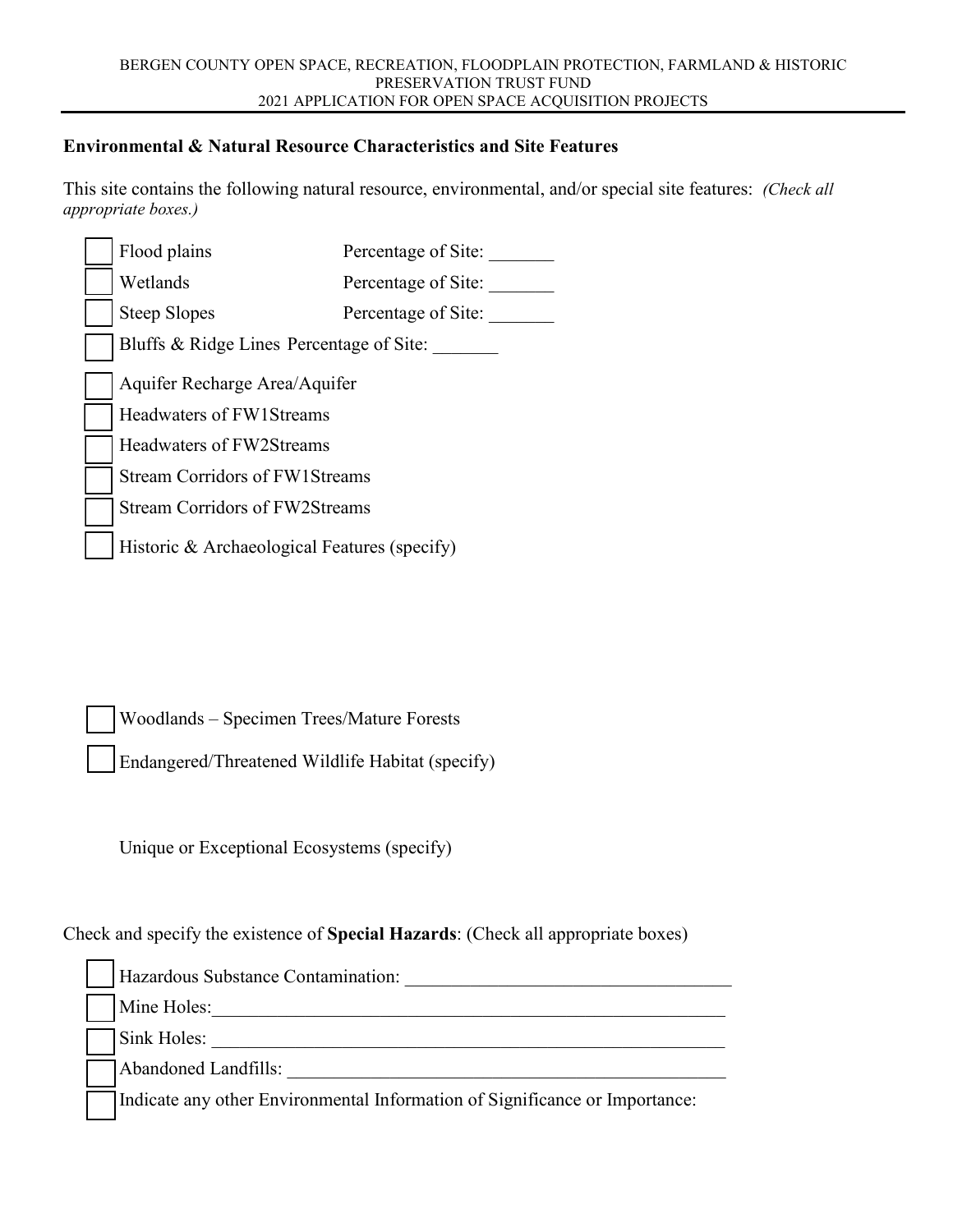**Project Description and Benefits Narrative** – Using ONLY this page, please explain why this project is a high priority for your town. Indicate special features/factors of the site which may not be conveyed elsewhere in this application. Make your case for this project!

 $\mathcal{L}_\text{G}$  , and the contribution of the contribution of the contribution of the contribution of the contribution of the contribution of the contribution of the contribution of the contribution of the contribution of t **Detriment Analysis Narrative** – Explain and identify in detail any views, opinions, or arguments that reflect opposition to the proposed project. These may include, but not be limited to, incompatible land uses, zoning, traffic, noise, lighting, affordable housing requirements, and environmental permits. Also discuss any possible detriments or adverse impacts that may result from the proposed project.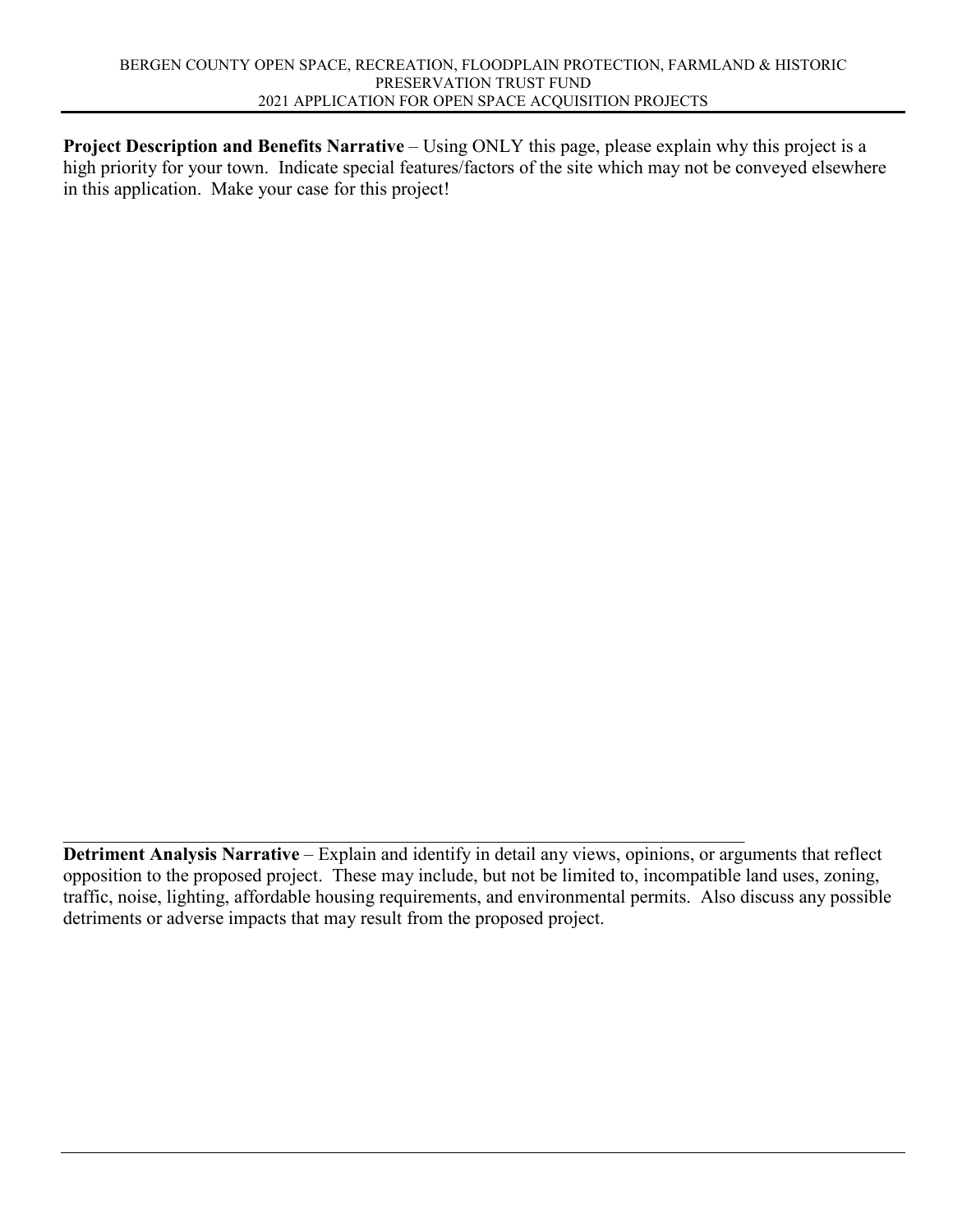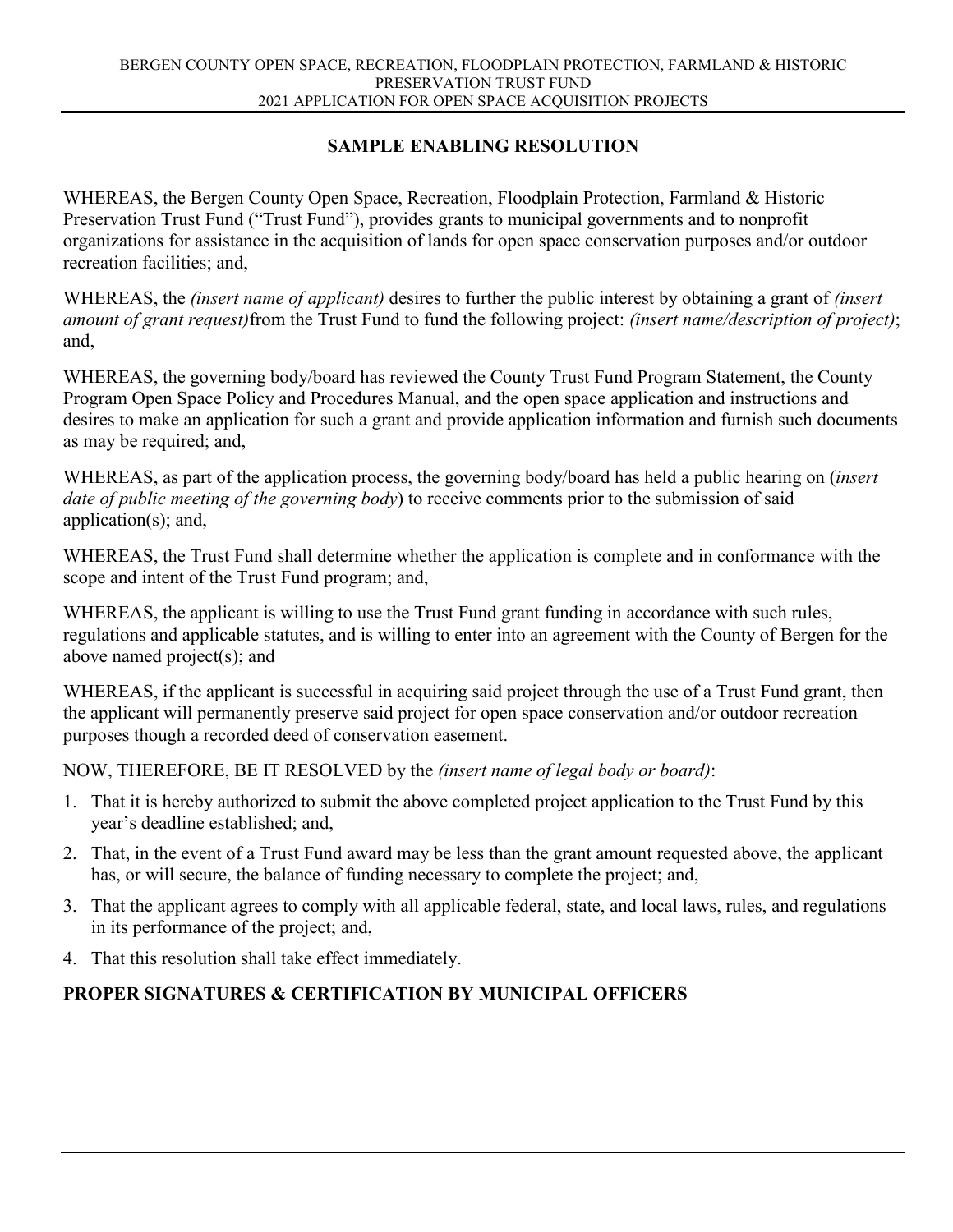

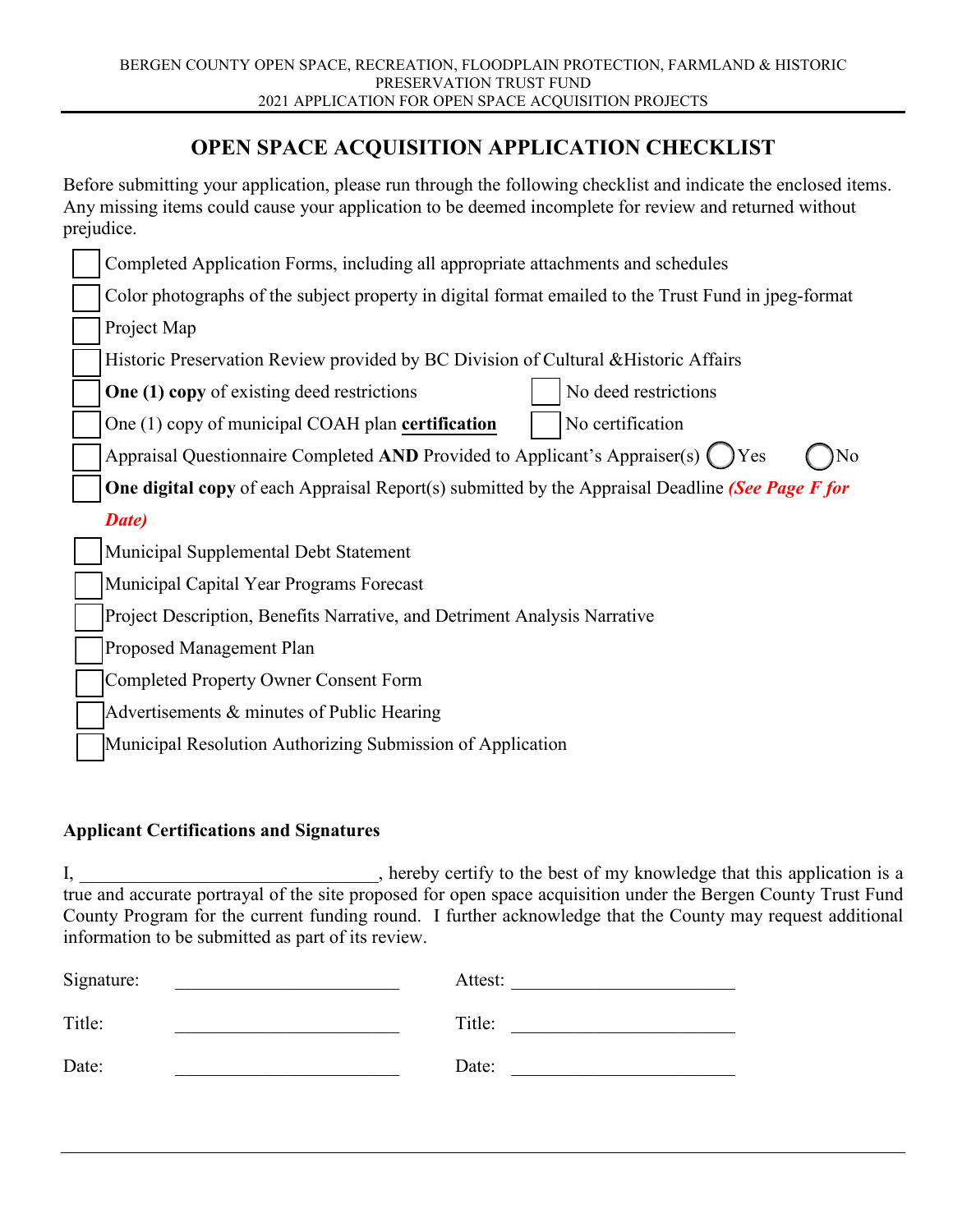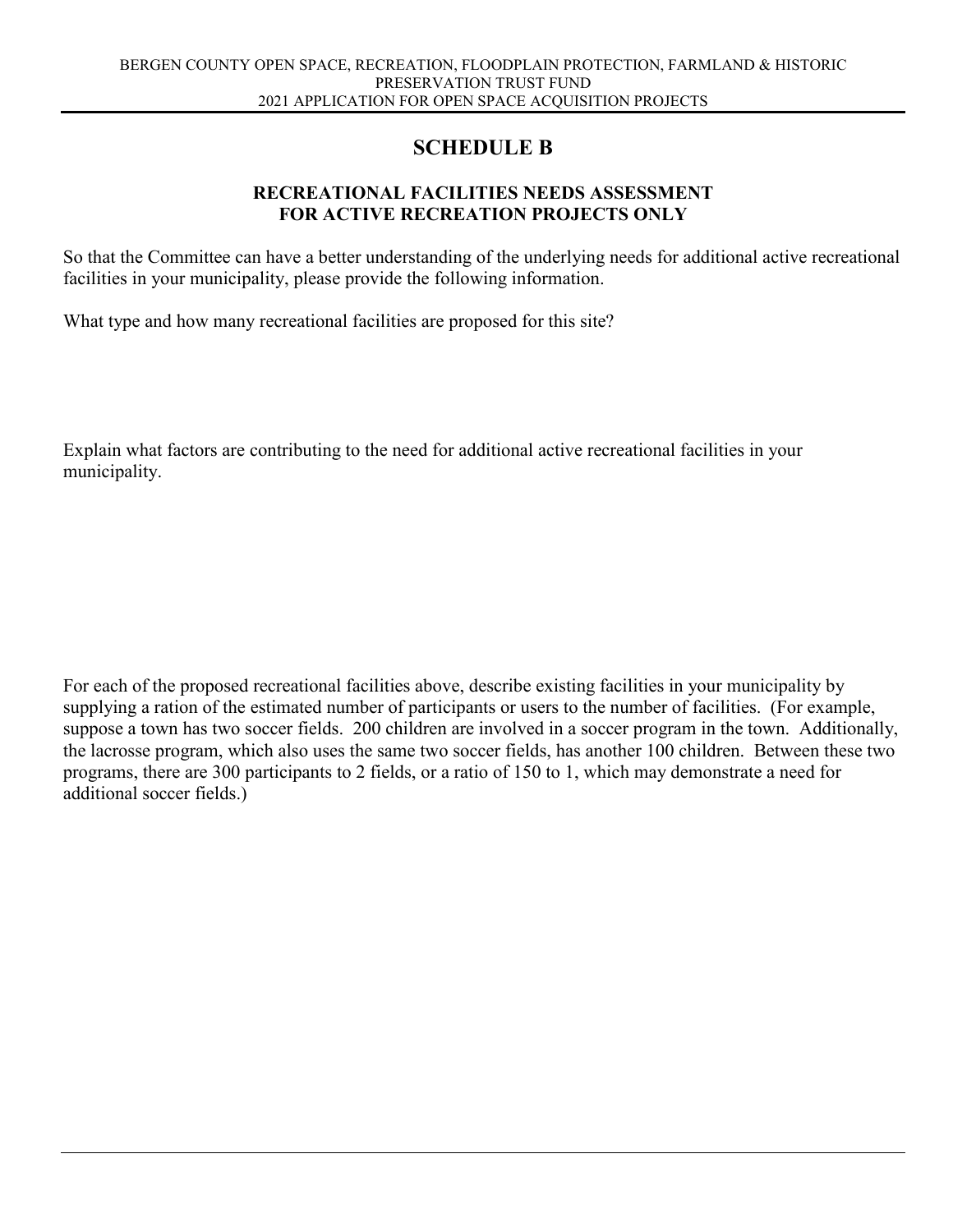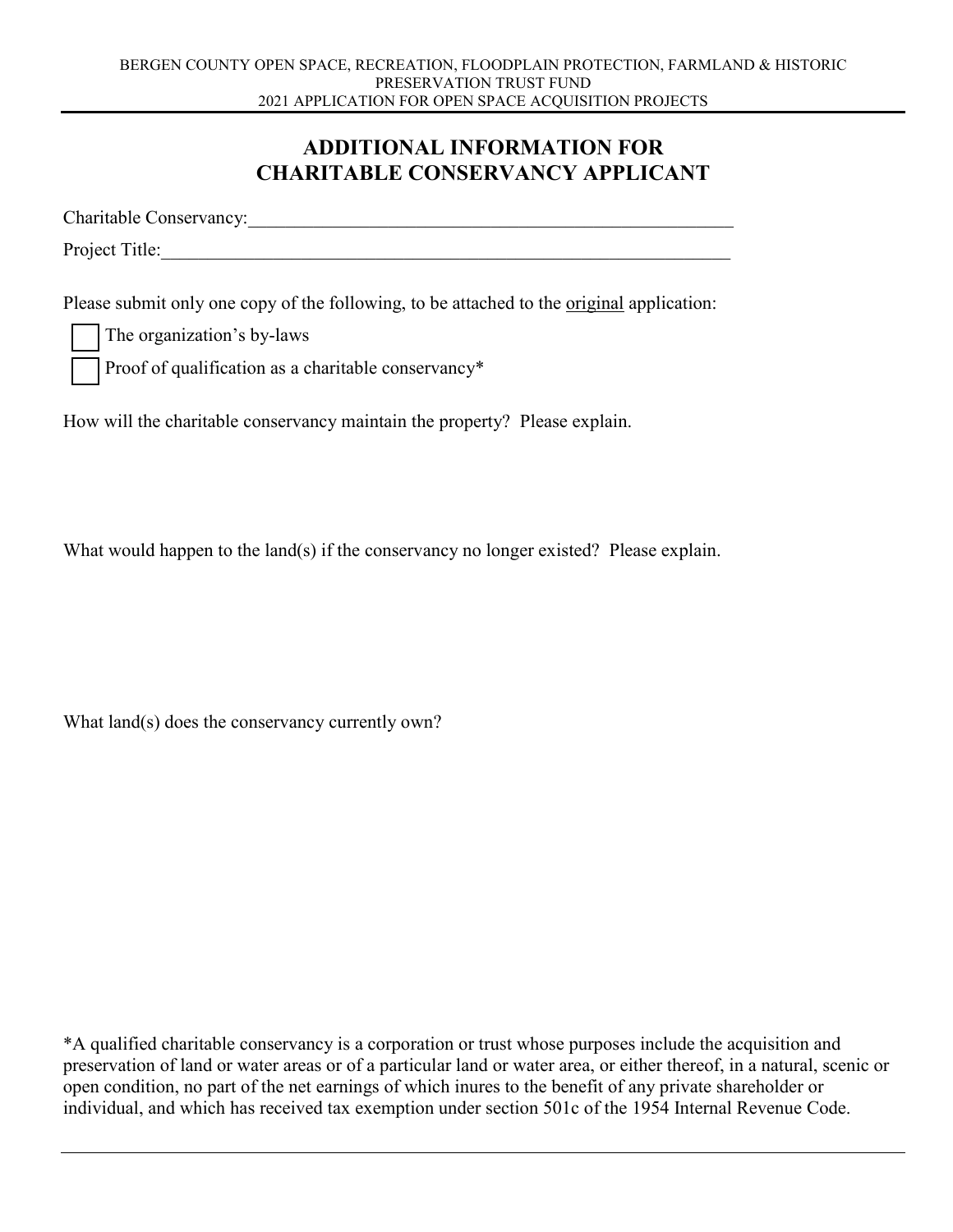#### **ADDITIONAL PUBLIC INFORMATION INPUT FOR CHARITABLE CONSERVANCY APPLICANT**

Charitable Conservancy:\_\_\_\_\_\_\_\_\_\_\_\_\_\_\_\_\_\_\_\_\_\_\_\_\_\_\_\_\_\_\_\_\_\_\_\_\_\_\_\_\_\_\_\_\_\_\_\_\_\_\_\_

Project Title:

Public Input is a key element to the application process. Please document any public proceedings your conservancy has conducted to seek public input or to advise the public of this application. Attach any minutes or comments from these proceedings if available.